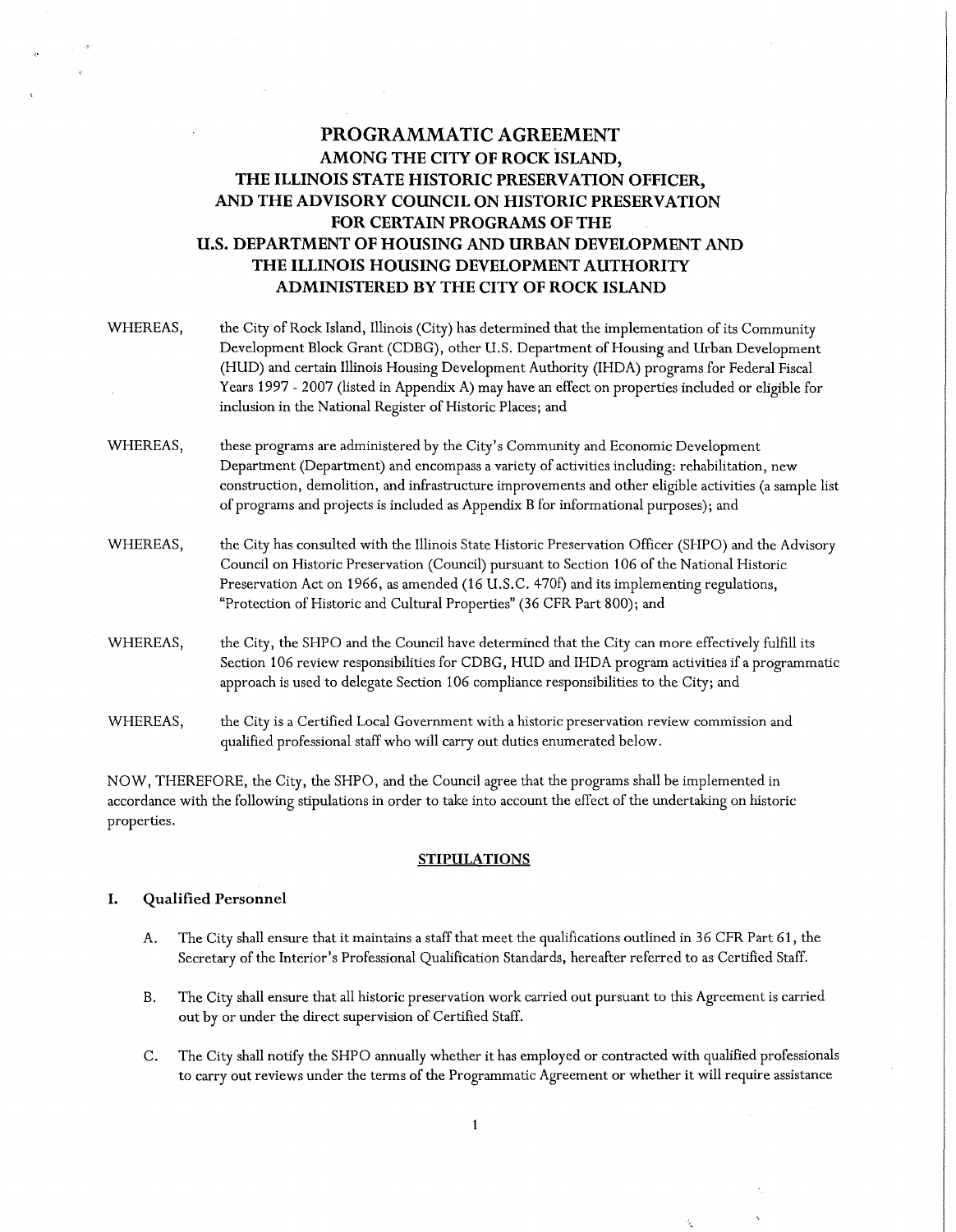from the SHPO. The vitae of qualified professionals and/ or contractors shall be provided to the SHPO for review as a component of the Certified Local Government Annual Report.

D. The City will notify the SHPO of any proposed staffing changes or vacancies. If the City does not have Certified Staff in place or if the SHPO does not certify a City staff person or consultant, then this Agreement will become null and void and the City instead will comply with 36 CFR Part 800.4 through 800.6 with regard to individual undertakings covered by this Agreement.

#### II. **Exempt Activities** ·

When the following activities are proposed for properties listed on the National Register or eligible for listing on the National Register, further review is not required because there is limited potential to affect the historic resource.

- A. Involvement of properties less than 50 years old not listed on or eligible for the National Register.
- B. Repair or replacement of electrical, plumbing, heating and ventilation systems or their components, when no structural alteration is involved. This includes repair or replacements of electrical panels, breakers, circuits, switches, receptacles and fixtures, plumbing and water lines, drains, sewers, fixtures, water heaters, heating vents, floor furnaces, wall heaters, central heat systems and gas lines.
- C. Painting of any exterior component which has previously been painted.
- D. Repair or replacement of existing curbs and sidewalks in kind.

#### III. **Identification and Evaluation of Historic Properties**

- A. Identification of Historic Properties
	- 1. The City will continue to survey its historic properties and forward information on locally significant properties to the SHPO. This information will be conveyed via the Certified Local Government Annual Report.
	- 2. In conducting a local identification of historic properties the City shall review and consult:
		- a. The current listing of the National Register of Historic Places.
		- b. The current Rock Island Landmarks list.
		- c. The Rock Island Architectural Resources Survey (1984-1986).
		- d. The Significant Structures List ( compiled by the Rock Island Preservation Commission in 1988).
		- e. The Illinois Historic Sites Survey (1972).
		- f. Designations of "architecturally interesting" cataloged as part of the land use and building condition surveys for official neighborhood plans in Rock Island and/ or other comprehensive building surveys.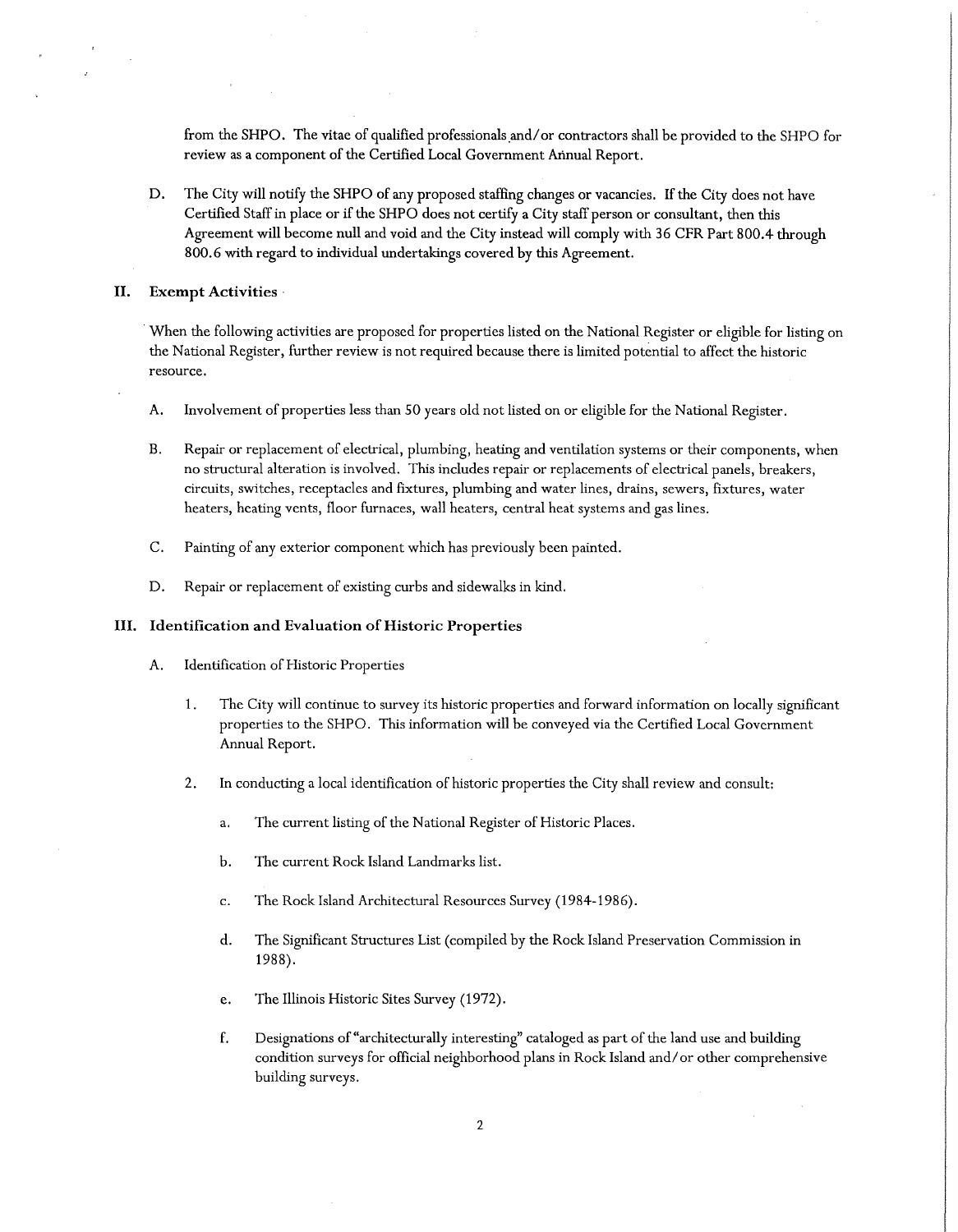- 3. · When the City determines that additional information is required to adequately assess the presence of historic properties, additional surveys shall be conducted that are responsive to the nature of the undertaking. As appropriate, the focus of the identification surveys shall be on target areas rather than property-by-property.
- B. Evaluation of National Register Eligibility
	- 1. Documentation for properties 50 years or older involved in a HUD or IHDA funded undertaking that are not individually listed in the National Register of Historic Places will be evaluated by Certified Staff. Certified Staff shall apply the National Register criteria and determine if the structures qualify for National Register eligibility.
	- 2. If Certified Staff has questions concerning the eligibility of a certain property, he or she will forward documentation to the Rock Island Preservation Commission (Commission) for evaluation and recommendation.
	- 3. If the Commission has questions concerning the eligibility of a certain property, they will forward documentation to the SHPO for evaluation and recommendation. If the Commission chooses not to accept the recommendation of the SHPO, in this instance, they will forward adequate documentation, including the views of the SHPO, to the Keeper of the National Register of Historic Places for a formal determination of eligibility in accordance with 36 CFR Part 800.4(c). The SHPO shall be notified accordingly.
	- 4. Certified Staff may submit eligibility determinations for properties to the Rock Island Preservation Commission and SHPO concurrently in order to expedite the Section 106 review.
	- 5. Properties determined to be not listed on the National Register or not eligible for the National Register will be documented as such by Certified Staff and a copy of that determination will be included in the individual project files.

## **IV. Treatment of Historic Properties**

- A. Properties listed on the National Register, eligible for listing on the National Register, and which have been determined to meet the National Register criteria in accordance with Stipulation III shall be treated in accordance with this section.
- B. Rehabilitation
	- 1. The City shall ensure that work write-ups of plans and specifications for all rehabilitation activities not listed as exempt under Stipulation II are developed in accordance with the recommended approaches in *The Secretary of the Interior's Standards for Rehabilitation and Guidelines for Rehabilitating Historic Buildings* (Standards). The City may also use *Design Guidelines for Rock Island Historic Districts and Landmarks,* which are based upon the Standards and have been approved by the SHPO.
	- 2. Prior to the initiation ofrehabilitation activities, program recipients shall submit work write-ups or plans, photographs and specifications which evidence adherence to the Standards to Certified Staff for review and approval. These plans must be complete enough in order to facilitate understanding of the proposed project.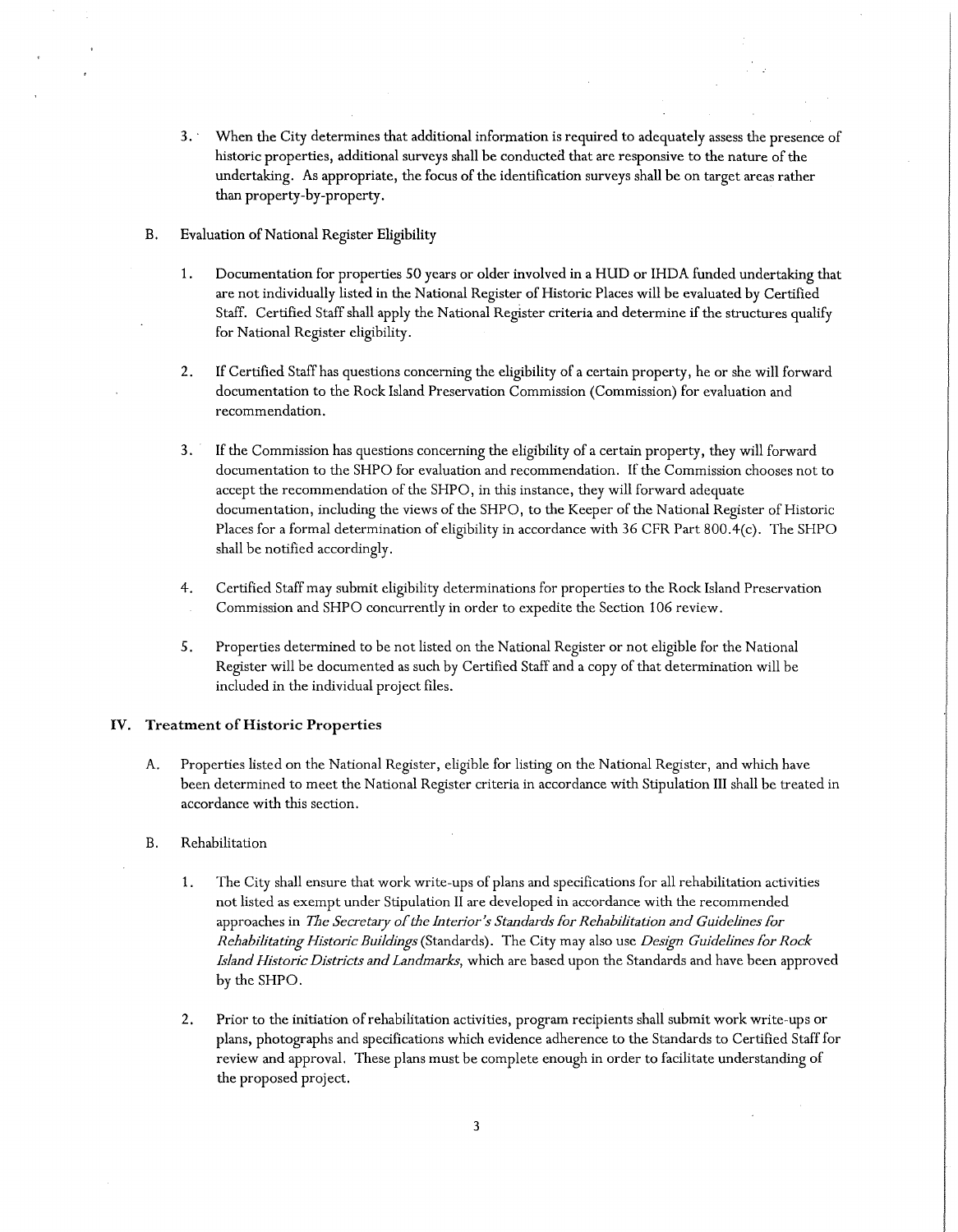- 3. Should Certified Staff recommend modifications to the work write-up or plans and specifications to ensure that the project meets the Standards, program recipients shall make the appropriate modifications and submit revised work write-ups or plans to Certified Staff. Should program recipients determine that they cannot make the modifications recommended by Certified Staff to meet the Standards, program recipients shall consult further with the Commission. If Certified Staff, in consultation with the Commission, determine that the project meets the criteria of adverse effect, the City will consult with the SHPO to develop a Standard Mitigation Measures Agreement in accordance with Stipulation V. If the SHPO determines that the Standard Mitigation Measures do not apply, the City shall notify the Council and initiate the consultation process set forth in 36 CFR Part 800.S(e).
- 4. If a project will have no effect or no adverse effect on historic resources, it may proceed after review and documentation in individual project files by Certified Staff.
- C. Demolition and Relocation of Historic Properties
	- 1. Recipients shall not proceed with the demolition or relocation of contributing buildings within an historic district or properties listed in or eligible for listing in the National Register until the procedures set forth in this section are completed.
	- 2. Demolition or relocation of properties that are included in or eligible for inclusion in the National Register, listed as contributing buildings within a historic district or included in the surveys listed in Section III.A.2., parts a through f, will be reviewed by the Commission on a case by case basis. The City and Certified Staff will submit the following documentation to the Commission for review:
		- a. Location (including map) and description of the property proposed for demolition or relocation, including views of the public.
		- b. Reasons for demolition, including documentation of building code violations, structural reports citing building deficiencies and estimated cost for rehabilitation; or reasons for relocation.
		- c. A cost comparison of rehabilitation versus property acquisition and demolition and summary of alternatives considered.
		- d. Photographs of the property depicting its current condition.
		- e. Future plans for the site.
		- f. Proposed site for relocation.
	- 3. If the Certified Staff, in consultation with the Commission, determine that demolition or relocation cannot be avoided, the City will consult with the SHPO to develop a Standard Mitigation Measures Agreement in accordance with Stipulation V. If the SHPO specifies that the Standard Mitigation Measures do not apply, the City shall notify the Council and initiate the consultation process set forth in 36 CFR Part 800.S(e).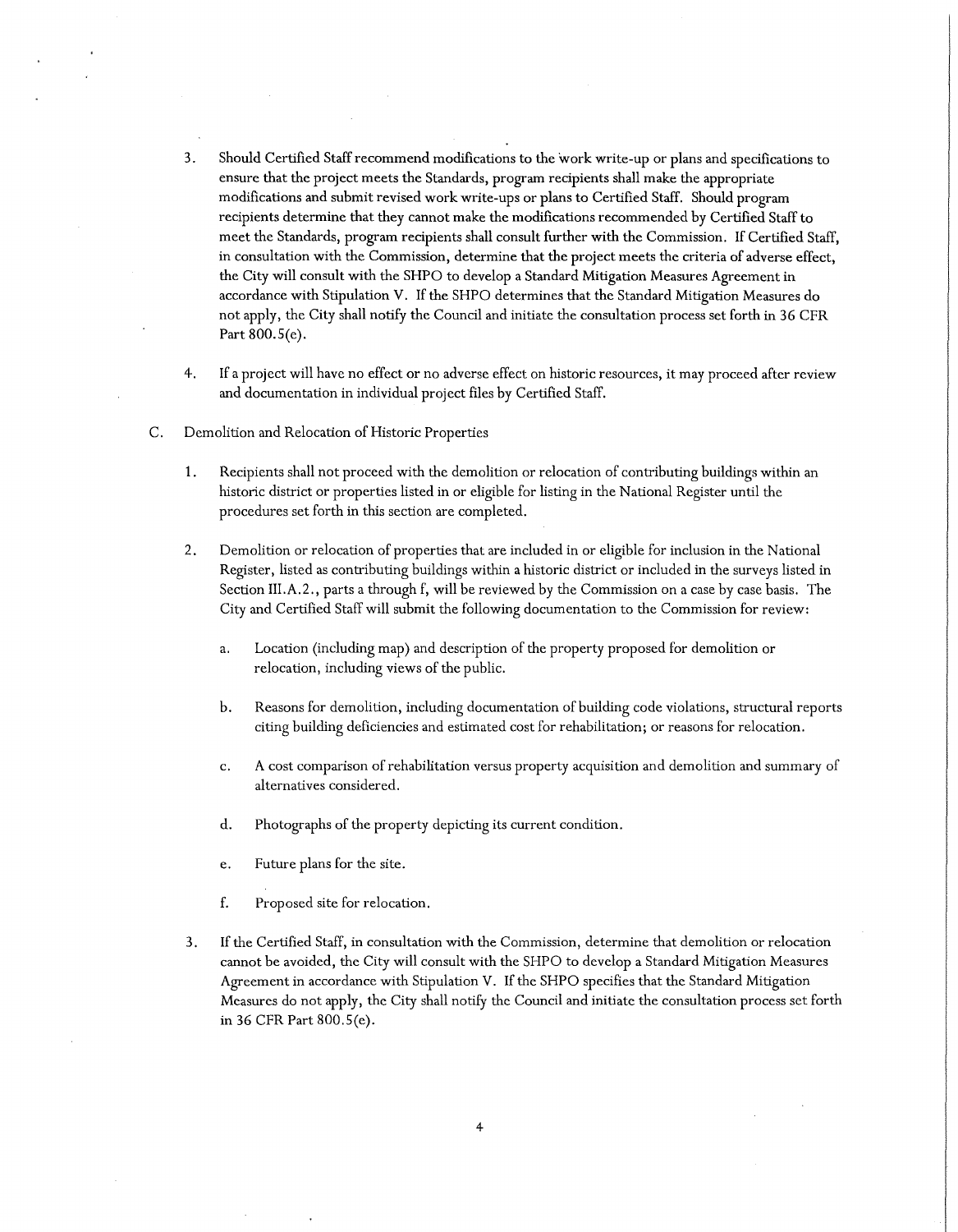#### D. New Construction

Program recipients shall ensure that the design of new construction, infill construction, or additions to historic buildings is compatible with the historic qualities of the historic district or adjacent historic buildings in terms of size, scale, massing, design, features, and materials, and is responsive to the recommended approaches for new construction set forth in the Standards and/ or in *Residential Design Guidelines for Rock Island's Historic Districts and Landmarks.* 

- 1. Program recipients shall develop preliminary design plans in consultation with the City. Final plans and specifications will be submitted to Certified Staff for review and approval prior to the initiation of construction activities.
- 2. If Certified Staff, in consultation with the Commission, determine that the design of the new construction does not meet the Standards or would otherwise result in an adverse effect to historic properties, the City shall consult with the SHPO to develop a Standard Mitigation Measures Agreement in accordance with Stipulation V.
- 3. If the SHPO determines that the Standard Mitigation Measures do not apply, the City shall notify the Council and initiate the consultation process set forth in 36 CFR Part 800.S(e).
- E. Handicapped Accessibility

Handicapped accessibility projects undertaken by the City to comply with the American Disabilities Act and other local and federal requirements will follow these guidelines:

- 1. The City will explore all alternative methods to provide handicapped accessibility to historic buildings consistent with the Standards, National Park Service Brief Number 32 "Making Historic Properties Accessible," and the Department of the Interior's report *Access to Historic Buildings for the Disabled: Suggestions for Planning and Implementation.*
- 2. To the extent feasible, handicapped accessibility features will not be located on primary elevations of historic buildings and will not result in the removal of significant historic or architectural features or materials. Final plans and specifications for handicapped accessibility projects shall be reviewed and approved by Certified Staff to determine if the projects meet these guidelines. If the Certified Staff, in consultation with the Commission, determine that the Standards cannot be met or if the project could have an adverse effect on a historic property, then prior to taking any action, the City will consult with the SHPO and initiate procedures set forth in Stipulation V.
- G. Site Improvements and Public Improvements
	- 1. Site and public improvements within historic districts including sidewalk improvements, repaving of streets, installation of landscaping, street lighting and street furniture and other infrastructure improvements will adhere to the Standards and/ or *Residential Design Guidelines for Rock Island's Historic Districts and Landmarks.* These improvements will be designed to ensure that characterdefining elements of historic properties are preserved through repair or replacement in kind. Any new materials or features introduced in a historic district will be responsive to the character of that district.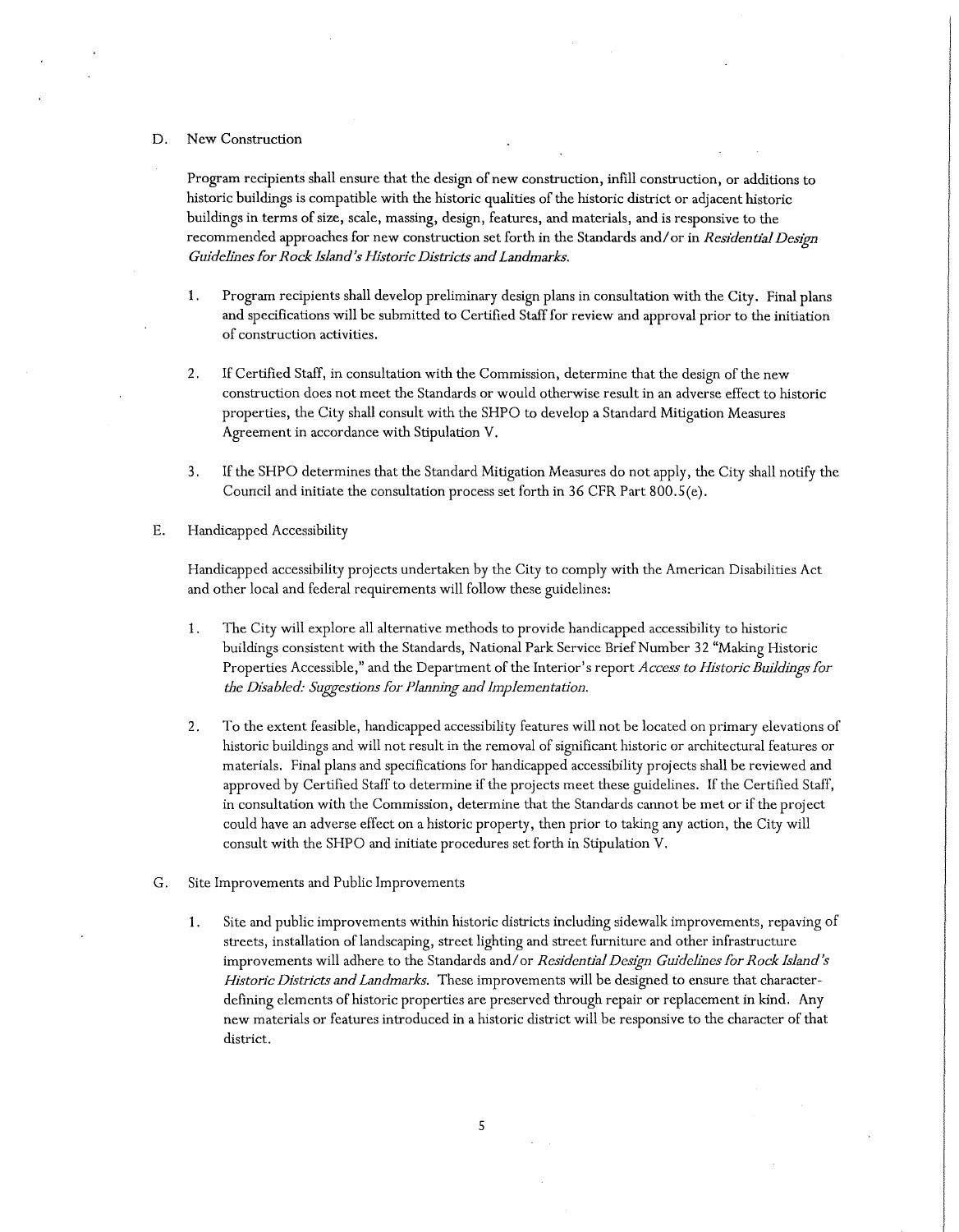- 2. Final plans and specifications for site and public improvement projects shall be reviewed and approved by Certified Staff. If the Standards cannot be met or if the project could have an adverse effect on historic properties, then prior to taking any action the City will consult with the Commission.
- H. Emergency Undertakings
	- **1.** When emergency demolition is required for historic properties associated with HUD or IHDA funded activities, Certified Staff will conduct an immediate review, if conditions allow. The existence of an emergency situation shall be based upon the need to eliminate an imminent threat of the health and safety of residents as identified by local building inspectors, fire department officials or other local officials.
	- 2. The City shall forward documentation to Certified Staff for review immediately upon notification that an emergency exists. Documentation should include:
		- a. Nature of the emergency
		- b. Historic property involved
		- c. Current condition of the building, including photographs
		- d. Time frame allowed by local officials to respond to, or correct, the emergency situation.
	- 3. The City shall consult with the SHPO to the greatest extent possible given particular circumstances.
	- 4. The City shall ensure that any mitigation measures recommended by the Certified Staff or SHPO are implemented, if feasible.

#### **V. Resolution of Adverse Effects**

- A. If the City, in consultation with the Commission, determine that a project meets the Criteria of Adverse Effect, the City shall consult with the SHPO to determine whether the historic properties should be treated in accordance with the Standard Mitigation Measures outlined in Appendix C or reviewed in accordance with 36 CFR Part 800.S(e).
	- 1. The City shall submit to the SHPO, background documentation to include an analysis of alternatives, recent structural reports or assessments of conditions, cost estimates for rehabilitation, programmatic and economic considerations, and marketing studies.
	- 2. If the SHPO determines that a proposed demolition is an acceptable loss or no prudent and feasible alternatives exist to implementing the undertaking without adverse effects, the City, the SHPO and the program recipient shall execute a Standard Mitigation Measures Agreement as outlined in Appendix C.
	- 3. Upon receipt of the Standard Mitigation Measures Agreement from the City, program recipients shall sign the Agreement and return the original to the City within 30 days following receipt. In cases where the City may act as program recipient, the City will consult in the Standard Mitigation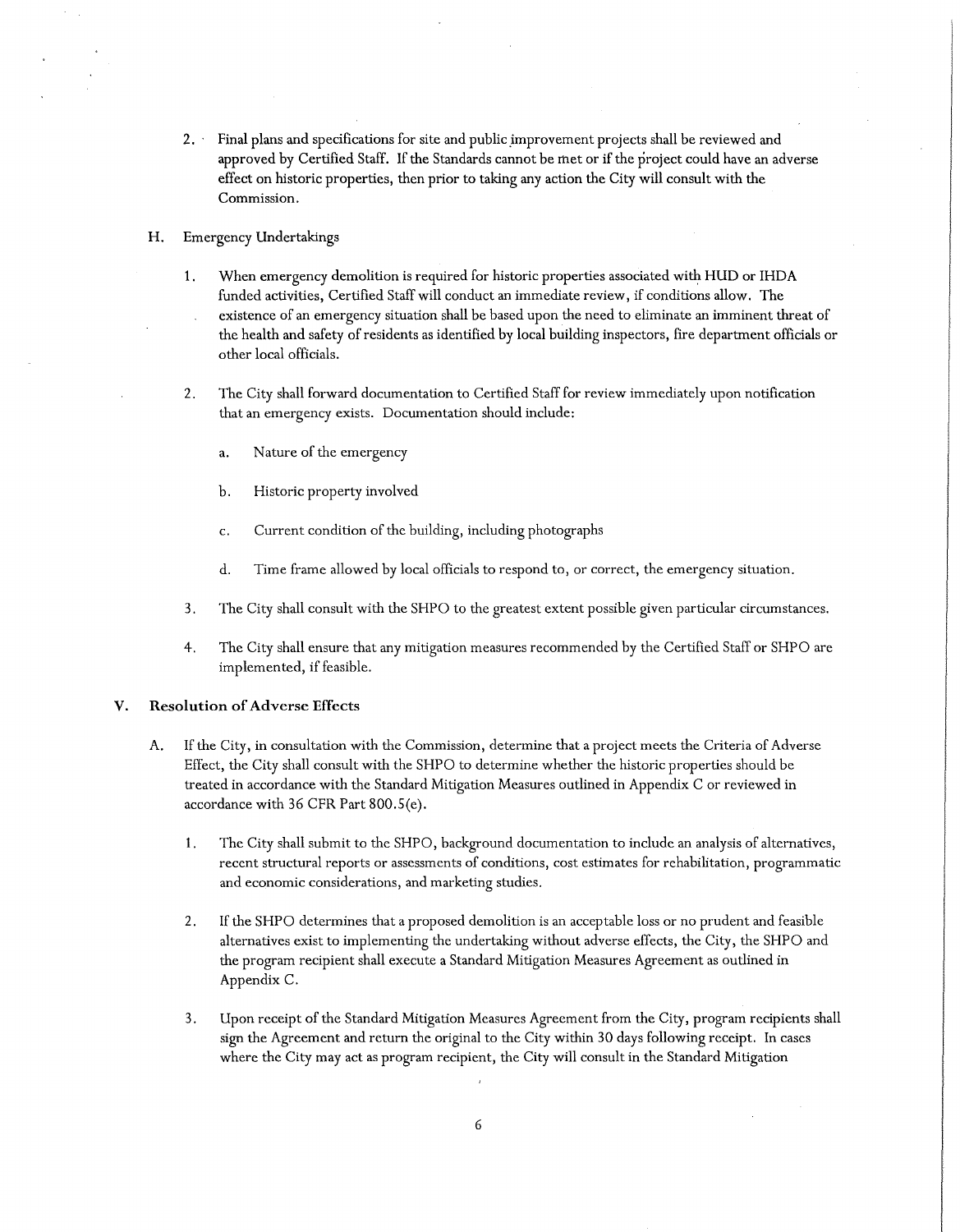Measures Agreement with the SHPO. No further review of the undertaking is required by the Council.

- 4. If program recipients object to the terms of the Standard Mitigation Measures agreement, the program recipients shall notify the City and SHPO and initiate the consultation process set forth in 36 CFR Part 800.S(e).
- B. Standard Mitigation Measures Agreements shall not be executed when one of the following circumstances exist.
	- 1. The SHPO determines that the Standard Mitigation Measures do not apply to an undertaking.
	- 2. Program recipients object to the Standard Mitigation Measures proposed by the City.
	- 3. The City fails to respond within 30 days.
	- 4. The undertaking will adversely affect a National Historic Landmark.
	- 5. The public objects during the open Rock Island Preservation Commission meeting or by certified letter.
	- 6. Historic human remains are present within the area of potential effect.

#### **VI. Treatment of Archeological Sites**

- A. The City shall notify the SHPO when ground disturbing activities over an acre are part of a local undertaking.
	- 1. The City shall request the SHPO's opinion regarding the potential effect of such activities on archeological properties prior to initiation of project activities. If the SHPO can determine that there is a high probability for the presence of significant archeological sites or cultural remains within the project area, the City or program recipients shall contract qualified archeologists to conduct archeological surveys. The City shall forward the scope of work for the archeological survey to the SHPO for review and approval.
	- 2. If the City and the SHPO determine that there is the potential for archeological properties listed in or eligible for listing in the National Register, the City and the program recipients shall seek ways to avoid the archeological properties. If the properties cannot be avoided, the City and the SHPO shall develop a data recovery plan that is consistent with the Secretary of the Interior's Standards and Guidelines for Archeological Documentation (48 CFR 44734-37) and take into account the Council's publication, "Treatment of Archeological Properties," its subsequent revisions and appropriate State guidelines. The City shall ensure that the approved plan is implemented by qualified archeologists.

## **VII. Public Involvement**

A. Each year the City will notify the public of the City's current CDBG program and make available for public inspection documentation on the City's CDBG program. Included in this documentation will be general information on the types of activities undertaken with CDBG funds, information on identified historic properties in the community which might be affected by these activities, the amount of CDBG funds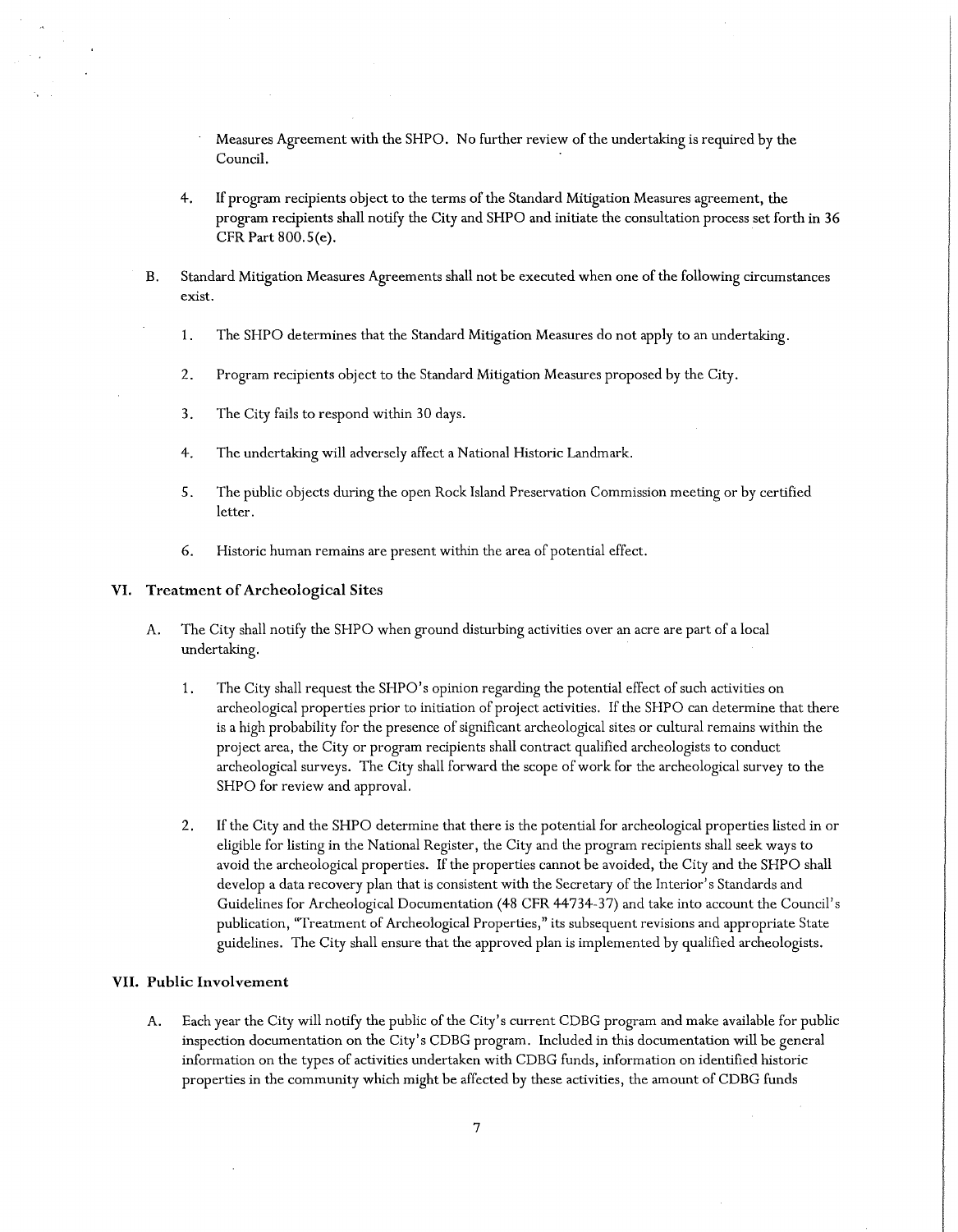available in the current program year, and how interested persons can receive further information on the program.

B. At any time during the implementation of the measures stipulated in this Programmatic Agreement, should the public raise an objection pertaining to the treatment of an historic property, the City shall notify the Commission and take the objection into account. Program recipients, the City, the Commission, the SHPO, or the Council, when requested by the objector, shall consult to resolve the objection. Program recipients are not required to cease work while objections are being reviewed, but the City reserves the right to halt work in light of valid arguments from the public.

## **VIIL Administration, Monitoring and Reporting**

- A. The SHPO shall provide comments within 30 days for reviews or comments requested by the City or the Commission, with the exception of emergency undertakings. In the event that the SHPO fails to comment within the 30 day time period, the City can assume that the SHPO concurs.
- B. The SHPO shall conduct periodic training workshops for Certified Staff to review the requirements of this Programmatic Agreement. The SHPO shall also provide guidance related to implementation of the terms of the Programmatic Agreement.
- C. The City shall ensure the SHPO of documentation for local undertakings which involve historic properties and were subject to the terms of the Programmatic Agreement in individual project or environmental files. Each project file shall include at a minimum:
	- 1. Documentation why one of the exemptions from review is applicable.
	- 2. Comments from Certified Staff, the Commission or the SHPO regarding the National Register eligibility of the property.
	- 3. Proposed treatment of historic properties.
	- 4. Before and after photographs.
	- 5. Work write-ups
	- 6. Date the project was completed.
- D. Documentation shall be available for review by the SHPO or Council following reasonable notice.
- E. The SHPO shall conduct periodic monitoring visits of the City's project sites to ensure compliance with actions, plans, documents and agreements approved by the City, the SHPO or Council pursuant to this Programmatic Agreement.
- F. Nothing in this agreement shall be construed as meaning that the City cannot request the advice or assistance of the SHPO at any time.
- G. As a component of the Certified Local Government Annual Report, the City shall summarize activities carried out under the terms of this Programmatic Agreement. The report will be submitted no later than June 1 of each year. The Annual Report shall include: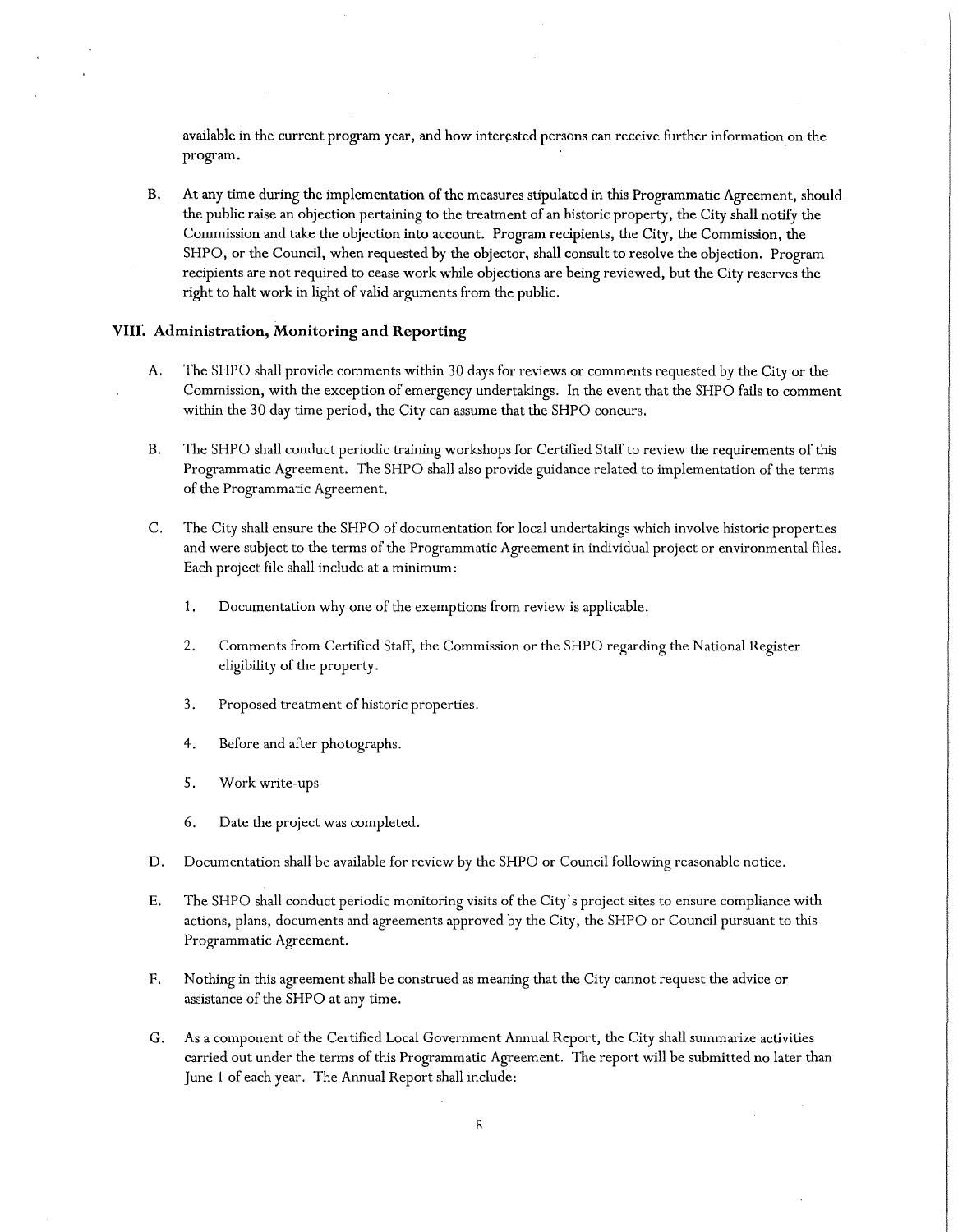- 1. · List of property addresses submitted for review:.
- 2. Program in which the undertaking took place.
- 3. Evaluation of National Register eligibility, and if eligible, the finding of effect.

## **IX. Effective Date**

This Programmatic Agreement shall take effect on the date it is signed by all the parties, including the City, the SHPO and the Council. The Programmatic Agreement will remain in effect until October 30, 2007, unless terminated due to failure to comply with the terms of the agreement.

## **X. Amendments**

- A. Any party to this Programmatic Agreement may request it be amended or modified, whereupon the City, SHPO and Council will consult in accordance with 36 CFR Part 800.13 to consider such revisions.
- B. Any resulting amendments or addenda shall be developed and executed among the City, SHPO and Council in the same manner as the original Programmatic Agreement.

## **XI. Termination**

Any party to the Programmatic Agreement may terminate the Agreement by providing 30 calendar days notice to the other parties, provided that the parties will consult during the period prior to termination to seek agreement on amendments or other actions that would avoid termination.

#### **XII. Compliance with Agreement**

Execution and implementation of this Programmatic Agreement and carrying out its provisions evidences that the City has satisfied its Section 106 responsibilities for all individual undertakings of the programs.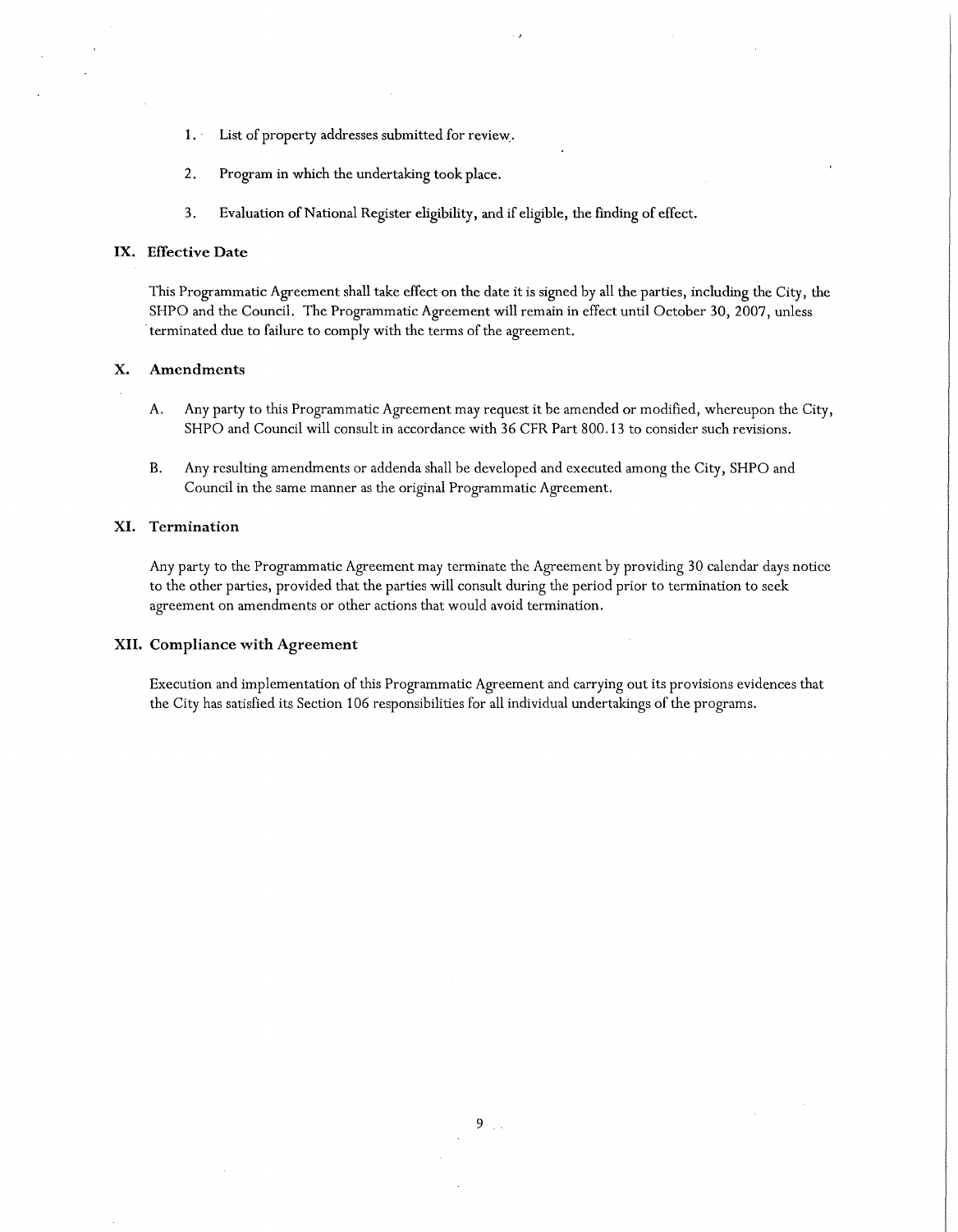ADVISORY COUNCIL ON HISTORIC PRESERVATION

Fowley

 $\overline{By:}$ 

ILLINOIS STATE HISTORIC PRESERVATION OFFICER  $\sqrt{2}$  $\overline{By:}$  $\mathbb{R}^2$ 

CITY OF ROCK ISLAND

2 (Allegri  $5/13/98$  $\mathbb{B}$ y: Date: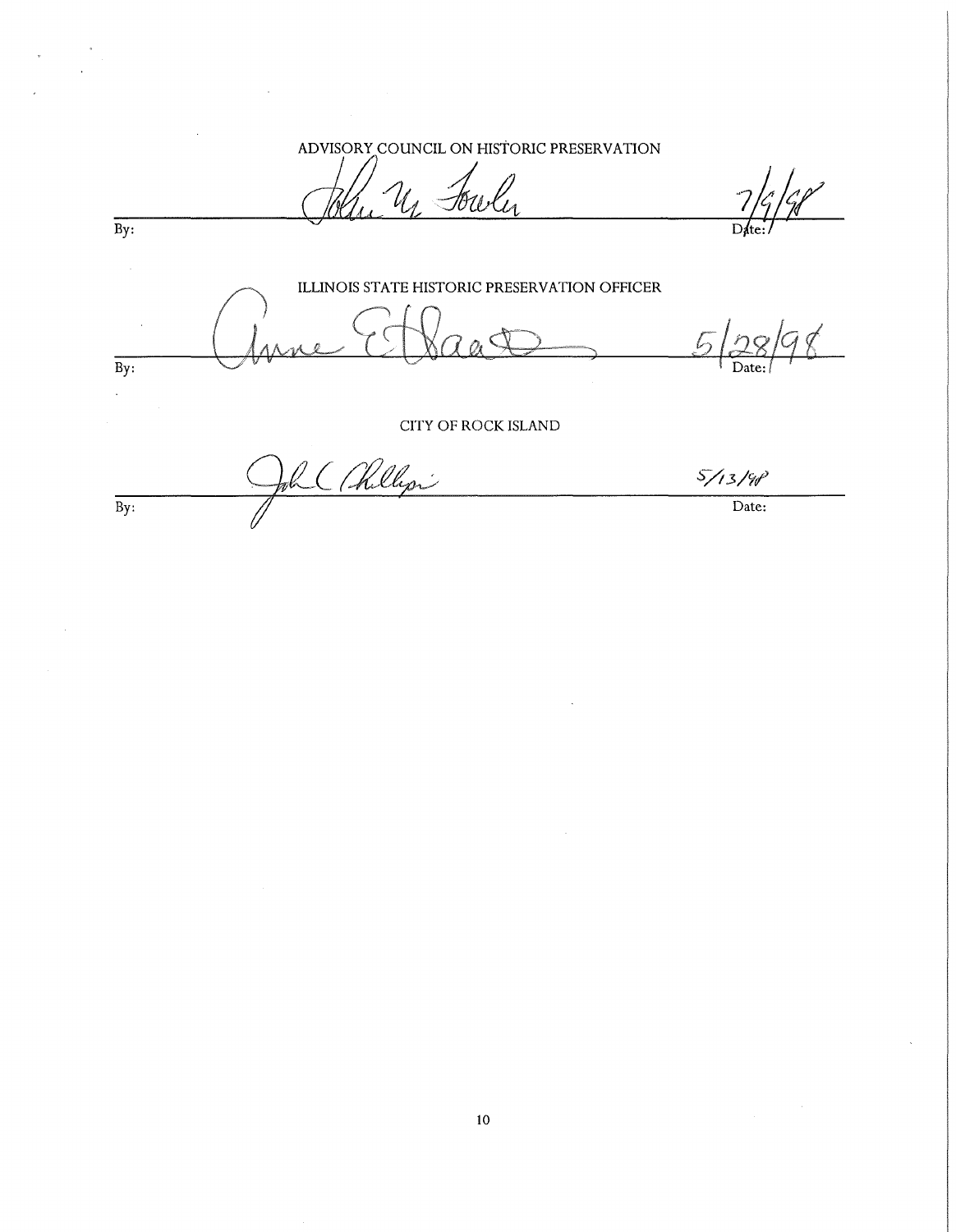# **APPENDIX A**

# **Programs Administered by the City of Rock Island**

# **U.S. Department of Housing and Urban Development Programs**

- 1. Community Development Block Grant
- 2. Former Rental Rehabilitation Program (additional activities funded by program income from outstanding loan repayments)

# **Illinois Housing Development Authority Programs**

- 1. Small Rental Properties Program
- 2. Affordable Housing Trust Fund Program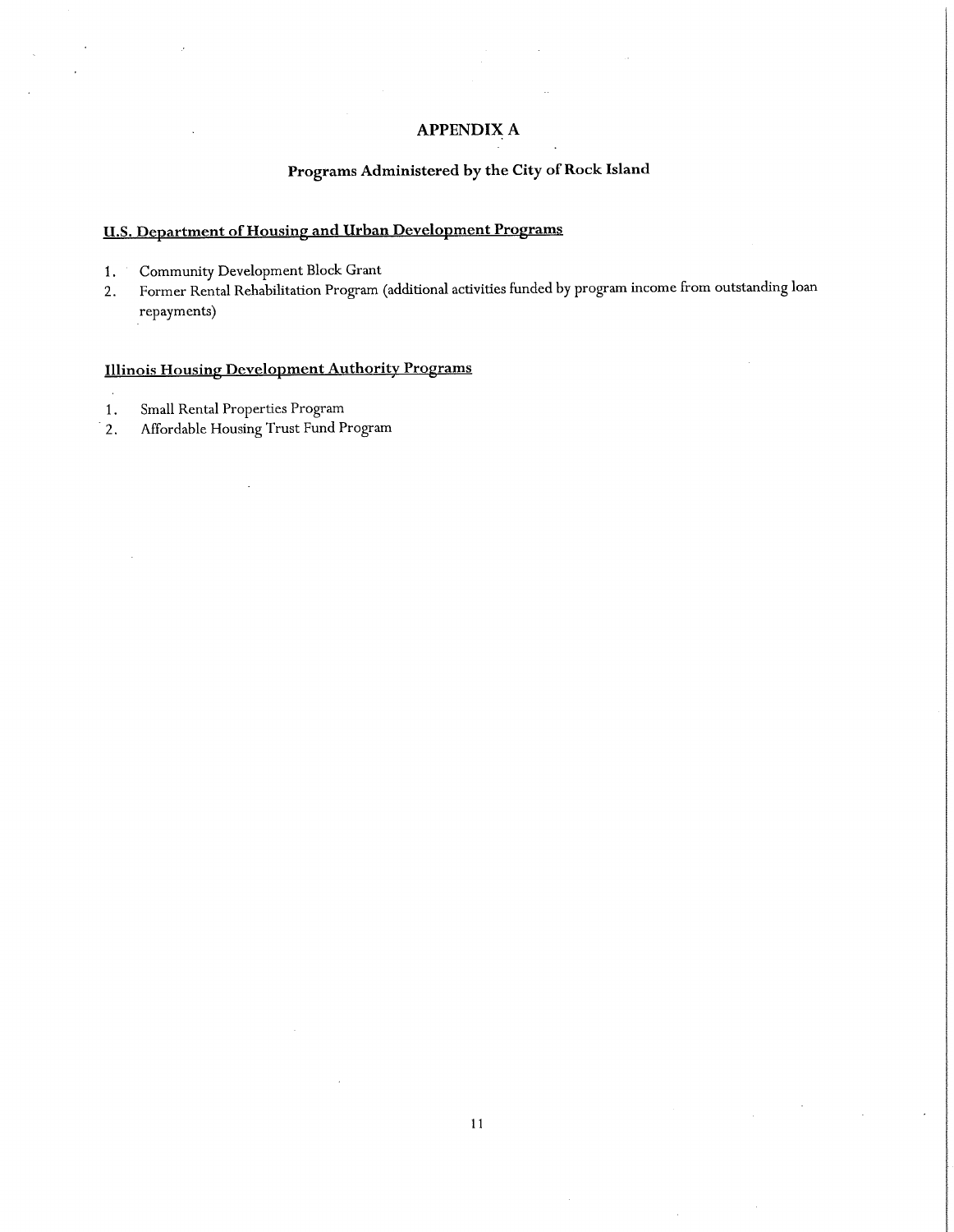## **Appendix\_B**

#### **Partial list of current HUD and IHDA funded programs administered by the City of Rock Island**

- **1.** Principal Reduction Loan Program (full housing rehabilitation loans offered at 0% for a maximum of \$24,000 and available city-wide)
- 2. Supplemental Rehabilitation Loan Program (full housing rehabilitation loans offered at 3% for 50% of the rehabilitation costs and available city-wide)
- 3. ·Rental Rehab III Program (loan for 75% of rental unit rehabilitation up to \$14,999 per unit and offered on a city-wide basis)
- 4-. Emergency Loans (offered city-wide and amount of repayment depends on income and household size)
- 5. Roof Loans (offered city-wide and amount of repayment depends on income and household size)
- 6. Project Facelift (50% grant up to \$2,500 for cost of exterior improvements for property on designated major thoroughfares)
- 7. Longview 1000 (100% grant up to \$1000 for gutters, downspouts, chimneys, foundations, porches and accessory buildings and available only in the Longview neighborhood)
- 8. KeyStone 1000 (100% grant up to \$1000 for porches, gutters and downspouts, roofs and accessory buildings and available only in the KeyStone neighborhood)
- 9. Key Stone Settlers Program (Up to \$5,000 rebate for conversion of a multi-family home back to its traditional single-family use and available only in the KeyStone neighborhood)
- 10. Demolition of vacant, substandard housing and commercial buildings
- 11. Construction of new infill housing in target areas
- 12. Economic development grants and loans, sometimes including exterior building rehabilitation
- 13. Public improvements in targeted areas
- 14. Major support for Martin Luther King Center, a city-owned facility
- 15. Historic preservation activities and funding assistance for Certified Local Government grants-in-aid
- 16. Administration
- 17 Neighborhood planning and neighborhood support
- 18. Other eligible activities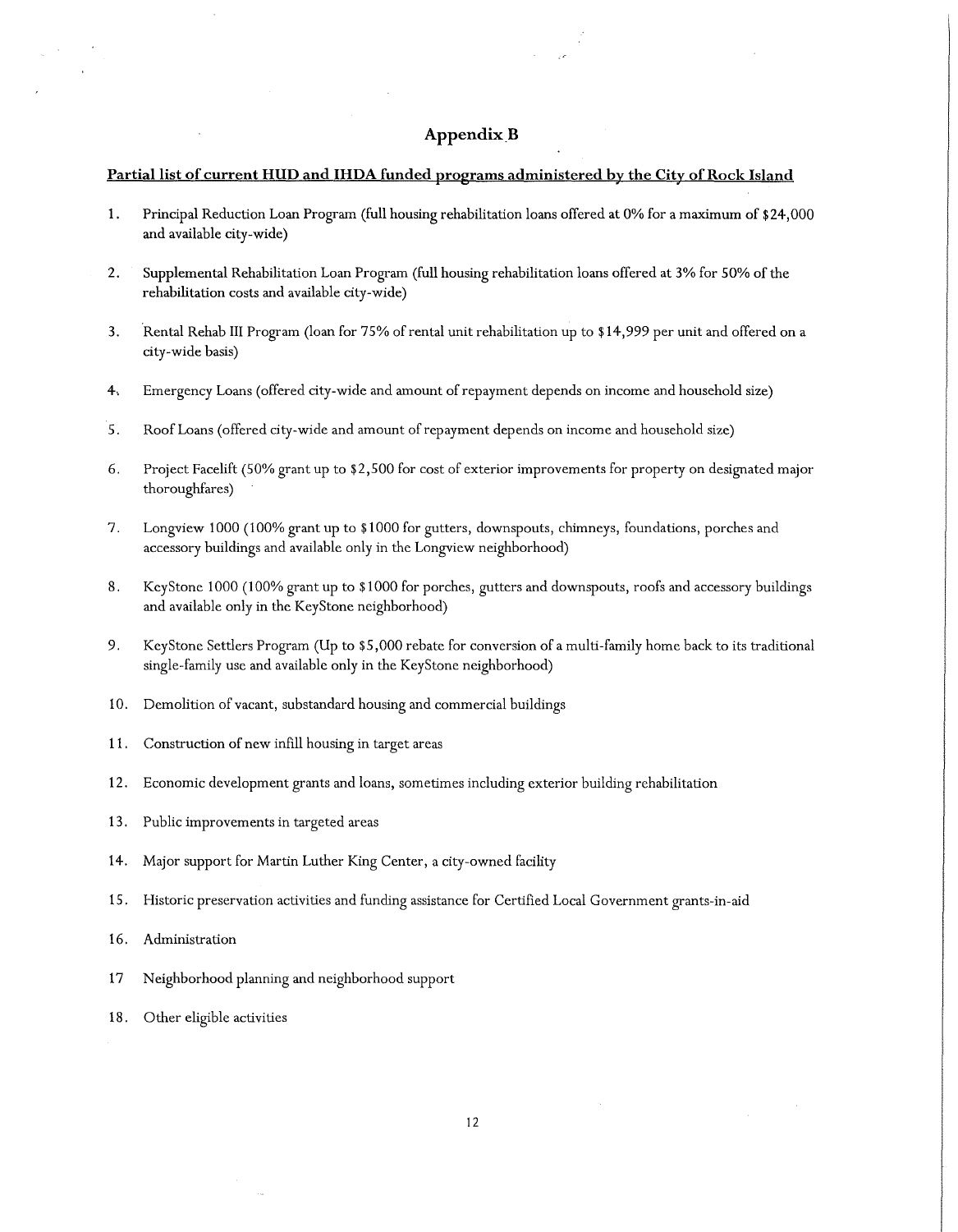#### **Appendix; C**

#### **Standard Mitigation Measures for Adverse Effects**

Program recipients, the City and the SHPO may develop and execute an agreement that includes one or more of the following Standard Mitigation Measures, as modified by the SHPO, for undertakings not listed in Stipulation V when the SHPO deems it appropriate. The Council will not be a party to these agreements; however, the City must submit a copy to the Council for their records within 30 days after the Agreement is executed.

- A. Program recipients shall ensure that the historic property is recorded prior to its demolition, alteration or · relocation in accordance with the Illinois Historic American Buildings Survey / Historic American Engineering Record (IL HABS/HAER) standards or a recordation plan developed by the SHPO. At a minimum this plan will establish recordation methods and standards. The SHPO shall identify appropriate archives for the deposit of recordation materials and program recipients shall be responsible for submitting such materials.
- B. The City, in consultation with the SHPO, shall identify appropriate parties to receive salvaged architectural features. Program recipients shall ensure that significant architectural features are salvaged prior to the initiation of demolition activities and properly stored and curated. When feasible, salvaged architectural features shall be reused in other preservation projects, if appropriate.
- C. Program recipients shall ensure that the treatment of historic properties or the design of new buildings which cannot feasibly meet the Standards or approved design guidelines is carried out in accordance with the construction documents or work write-ups reviewed and approved by Certified Staff and the Commission.
- D. Program recipients shall ensure that the marketing plan proposed by the City and the SHPO is implemented for a mutually agreed upon period prior to the demolition or relocation of historic properties. Program recipients shall review all purchase offers in consultation with the City and the SHPO. If a successful purchaser is selected, program recipients shall include preservation covenants approved by the SHPO in the transfer deed. If no successful purchaser is identified, program recipients may either convey the property without covenants or proceed with the demolition or relocation after the historic properties have been recorded pursuant to IL HABS/HAER standards.